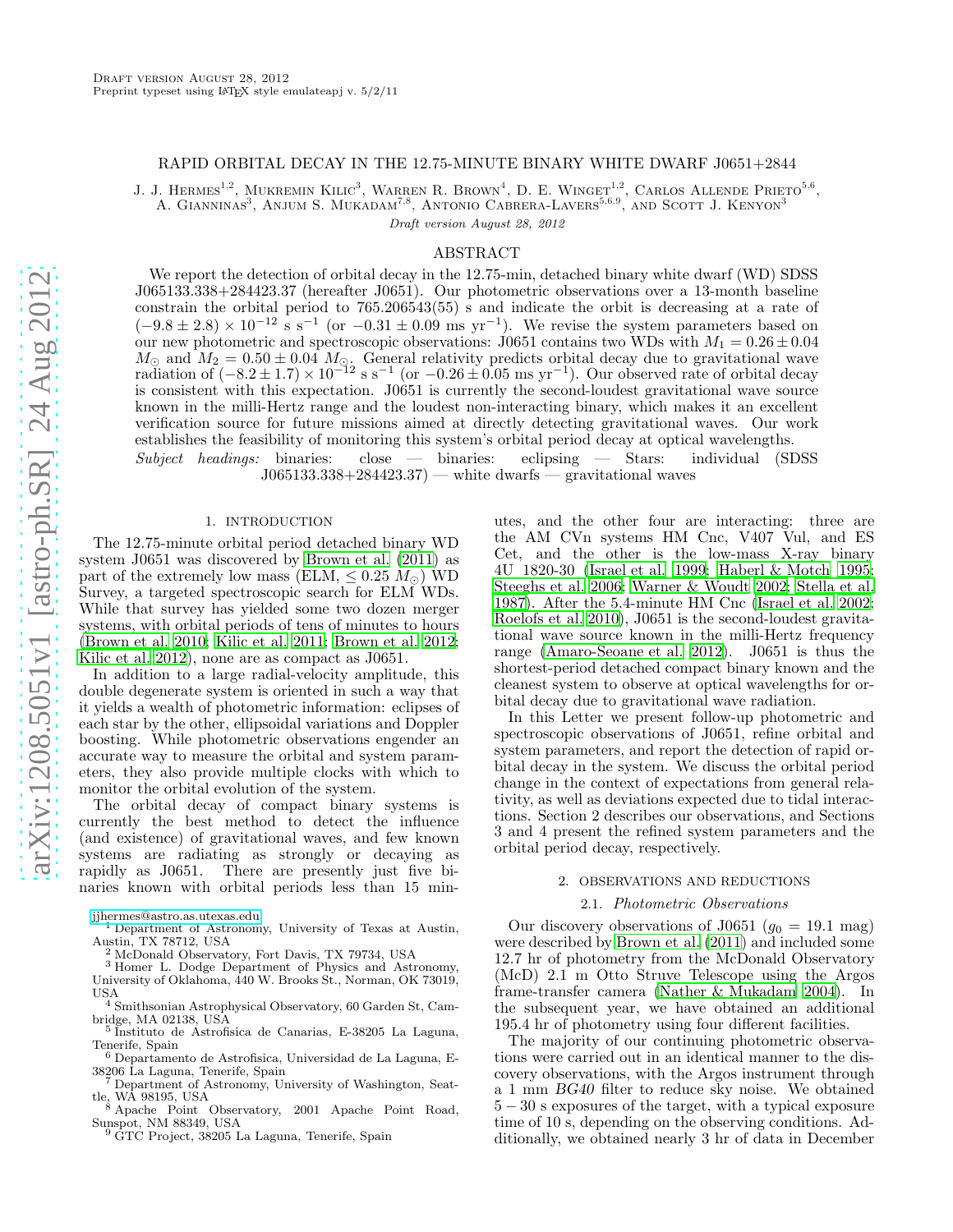

<span id="page-1-1"></span>Fig. 1.— Spectroscopic observations of J0651. The top left panel shows the summed spectra from our October 2011 and April 2012 observations, with model fits to the  $H\beta$  to H11 lines, which we use to derive the primary parameters in Section [3.](#page-1-0) The top right panel shows fits to the lower S/N, summed spectra from March 2011 from [Brown et al. \(2011](#page-5-0)). The middle panel shows our new radial velocity observations of J0651 from three new epochs, and the bottom panel shows those data phased to the orbital period.

2011 using the Agile instrument [\(Mukadam et al. 2011](#page-5-14)) mounted on the 3.5 m telescope at Apache Point Observatory (APO), using a 1 mm  $BG40$  filter and  $10-15$  s exposures. In January and March 2012, we obtained 6.8 hr of data with 20 s exposures using GMOS [\(Hook et al.](#page-5-15) [2004\)](#page-5-15) on the 8.1 m Gemini North telescope as part of the queue programs GN-2011B-Q-95 and GN-2012A-Q-29. Most of the Gemini data were taken using a Sloan-g filter, but we obtained nearly 2 hr of data using a Sloan-r filter to constrain the luminosity of the secondary WD (see Section [3\)](#page-1-0). Additionally, we obtained 1.5 hr of data using 10 s exposures in March 2012 and 1.0 hr of data using 5 s exposures in April 2012 using the OSIRIS instrument [\(Cepa et al. 2000,](#page-5-16) [2003\)](#page-5-17) through a Sloan-g filter and in fast photometry mode, mounted on the Gran Telescopio Canarias (GTC) 10.4 m telescope.

We bias- and flat-field correct the raw science frames using standard IRAF routines. For Argos and Agile, we perform weighted, circular, fixed-aperture photometry on the calibrated frames using the external IRAF

package ccd hsp [\(Kanaan et al. 2002](#page-5-18)). We divide the sky-subtracted light curves using five brighter comparison stars in the field to remove transparency variations. To remove any long-term trends caused by differential atmospheric extinction, we fit a low-order polynomial to observing runs exceeding 2 hr using the WQED software suite [\(Thompson & Mullally 2009\)](#page-5-19), which we also use to apply a timing correction to each observation to account for the motion of the Earth around the barycenter of the solar system [\(Stumpff 1980](#page-5-20)). We use the formalism described in [Everett & Howell](#page-5-21) [\(2001\)](#page-5-21) to derive average point-by-point photometric errors of 1.0 mmag for GMOS and OSIRIS, and 2.8 mmag for Argos observations. We calibrate these errors using the  $g_0 = 19.1$  mag, photometrically constant star SDSS J065132.86+284408.4, within 20′′ of our target.

For the GMOS and OSIRIS data, we use DAOPHOT [\(Stetson 1987\)](#page-5-22) to perform aperture photometry on our target and a dozen photometrically constant SDSS point sources in our images for calibration. We use a script by [Eastman et al. \(2010](#page-5-23)) to apply a barycentric timing correction and check it against the timings based on WQED.

## 2.2. Spectroscopic Observations

To obtain higher signal-to-noise-ratio spectroscopy and better phase coverage, we obtained additional time-series spectroscopy of J0651 at the 6.5m MMT telescope in October 2011 and April 2012. All 79 spectra were taken using the Blue Channel Spectrograph [\(Schmidt et al. 1989](#page-5-24)) with a 800  $1 \text{ mm}^{-1}$  grating and a  $1''$  slit. This set-up provides 2.1 Å resolution and a spectral coverage from  $3550 - 5450$  Å. The lower resolution compared to the discovery observations presented by [Brown et al. \(2011](#page-5-0)) enabled us to decrease the exposure time to 90 s, providing a radial velocity curve with better phase coverage (see Figure [1\)](#page-1-1). The reduced spectra have an average radial velocity error of  $\pm 31$  km s<sup>-1</sup>.

# 3. UPDATED SYSTEM PARAMETERS

<span id="page-1-0"></span>We compute the orbital elements using the code of [Kenyon & Garcia \(1986\)](#page-5-25), which weights each velocity measurements by its associated error. However, the observed velocity amplitude is an underestimate because our 90 s exposures span 12% of the orbital phase, and because the radial velocity curve is not linear. By integrating a sine curve at the phase covered by our exposures, we determine that the velocity amplitude correction is 2.3%. The resultant best-fit, corrected velocity semi-amplitude is  $K = 616.9 \pm 3.5$  km s<sup>-1</sup>. This is sig-<br>... nificantly lower than our original value,  $657.3 \pm 2.4$  km  $s^{-1}$ , computed in the same way.

Given that the original radial velocity semi-amplitude depended on a dozen measurements at quadrature with 30 km s<sup>−</sup><sup>1</sup> errors, the formal error was an underestimate. A Monte Carlo calculation indicates that the true uncertainty in  $K$  using our original 27 spectra was actually 14 km s<sup>−</sup><sup>1</sup> . The same calculation with the new data yields an uncertainty in K of 5 km s<sup>-1</sup>. This implies that the companion is less massive than originally predicted by [Brown et al. \(2011\)](#page-5-0).

We refine the physical parameters of the primary<sup>1</sup> WD

<sup>1</sup> Following [\(Brown et al. 2011](#page-5-0)) we refer to the low-mass WD as the primary since it contributes >95% of optical light.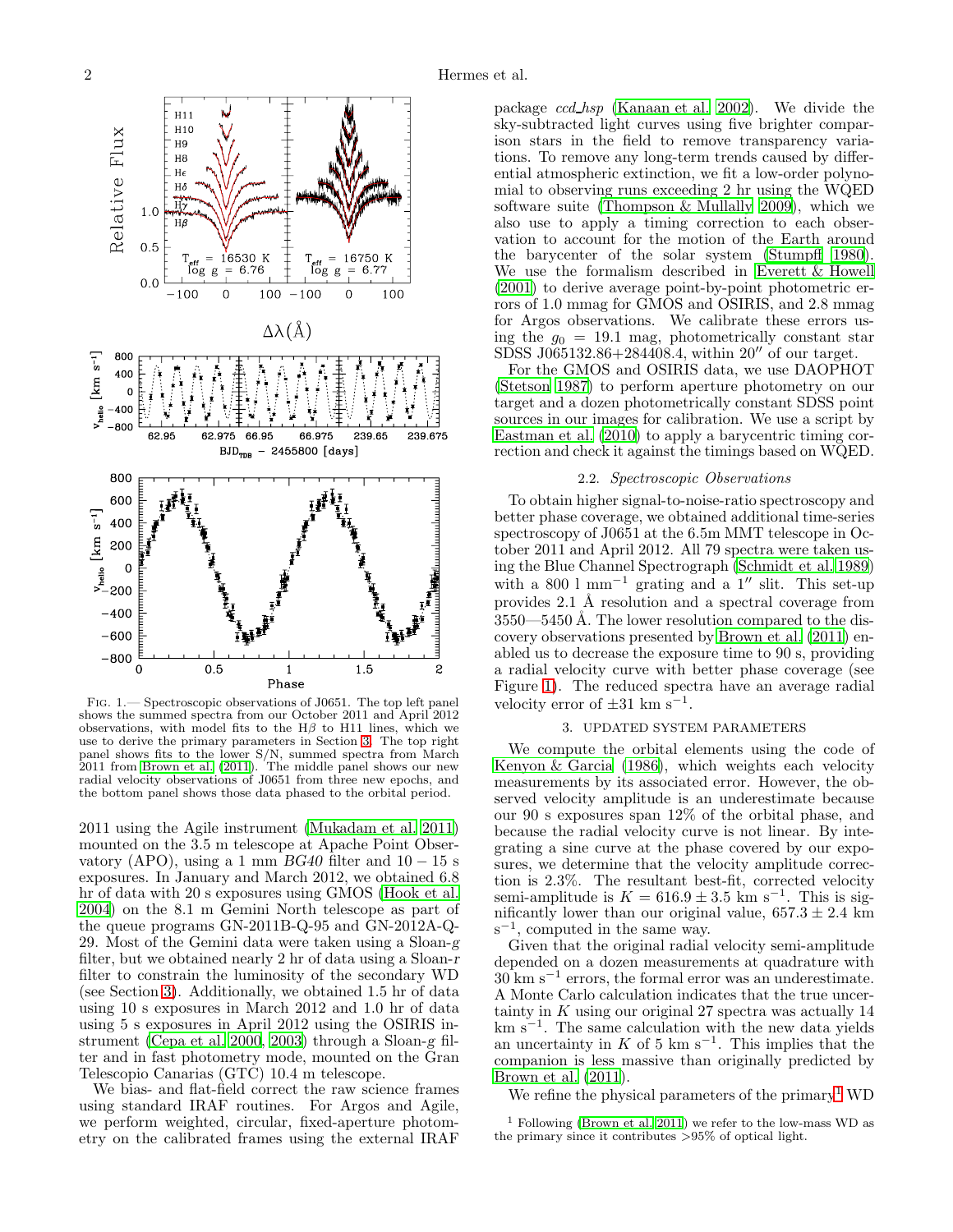

FIG. 2.— The top panels show high-speed photometry of J0651 from the 8.1 m Gemini North telescope and the GTC 10.4 m telescope, folded at the orbital period and duplicated for clarity. Directly below is the same data binned into 100 phase bins, with error bars, and over-plotted with our best-fit model. The bottom panel shows a portion of the folded, binned data from four different subsets, a visual representation of the  $(O - C)$  diagram in Figure [3.](#page-4-0) The decreasing orbital period is evident as the primary eclipses, shown, shift sooner.

using the summed spectrum, which has  $S/N=78$  per resolution element. Fitting our new spectra with the stellar atmosphere models of [Tremblay & Bergeron \(2009\)](#page-5-26), which include improved Stark broadening profiles with non-ideal gas effects, formally yields  $T_{\text{eff}} = 16530 \pm 105$ K and  $\log g = 6.76 \pm 0.02$ . This result is nearly identical to our original measurements ( $T_{\text{eff}} = 16400 \pm 300$  K and  $\log g = 6.79 \pm 0.04$ , [Brown et al. 2011](#page-5-0)).

Additionally, we investigate the effect of velocity smearing on the derived atmospheric parameters by analyzing the spectra obtained at quadrature ( $|v| > 500$  km  $s^{-1}$ , when velocity smearing should be at its minimum). For these spectra at quadrature, we find that  $T_{\text{eff}}$  is 500 K lower and  $\log g$  is 0.07 dex higher. These differences reflect our systematic error, and also indicate how the parameters of the tidally distorted primary depend on phase, but the parameters remain consistent with the higher S/N summed and phased spectrum. Thus we adopt a mean  $T_{\text{eff}} = 16530 \pm 200 \,\text{K}$  and  $\log g = 6.76 \pm 0.04$ , implying a 0.25  $M_{\odot}$  primary [\(Panei et al. 2007\)](#page-5-27).

We use our high-quality g-band Gemini and GTC pho-

tometry to refine the system parameters using the light curve fitting code JKTEBOP [\(Southworth et al. 2004](#page-5-28)). We supply the limb-darkening coefficients from WD atmosphere models appropriate for the J0651 system using  $I(\mu)/I(1) = 1 - c_1(1 - \mu) - c_2(1 - \sqrt{\mu})$ , where  $\mu = \cos \theta$ (P. Bergeron 2012, private communication). These coefficients are included in Table [1;](#page-3-0) their uncertainties are negligible given our observed  $T_{\text{eff}}$  and  $\log g$  uncertainties. Additionally, we have adopted gravity-darkening coefficients of  $\beta_1 = \beta_2 = 0.36$  for both the primary and secondary, where  $F \propto T_{\text{eff}}^4 \propto g^{\beta}$ . We expect convection to be present in both stars, and our light curve fits do poorly for  $\beta = 1.0$ , as expected for a purely radiative atmosphere, so adopting  $\beta = 0.36$  is reasonable.

We fix the limb- and gravity-darkening coefficients and fit for the inclination and component radii, and our error estimates result from 10,000 Monte Carlo simulations, as described in [Southworth et al. \(2005\)](#page-5-29). Gravitational lensing should minimally affect the derived radius of the primary and secondary, by roughly 0.1% and 0.7%, respectively [\(Marsh 2001\)](#page-5-30), and have not been included in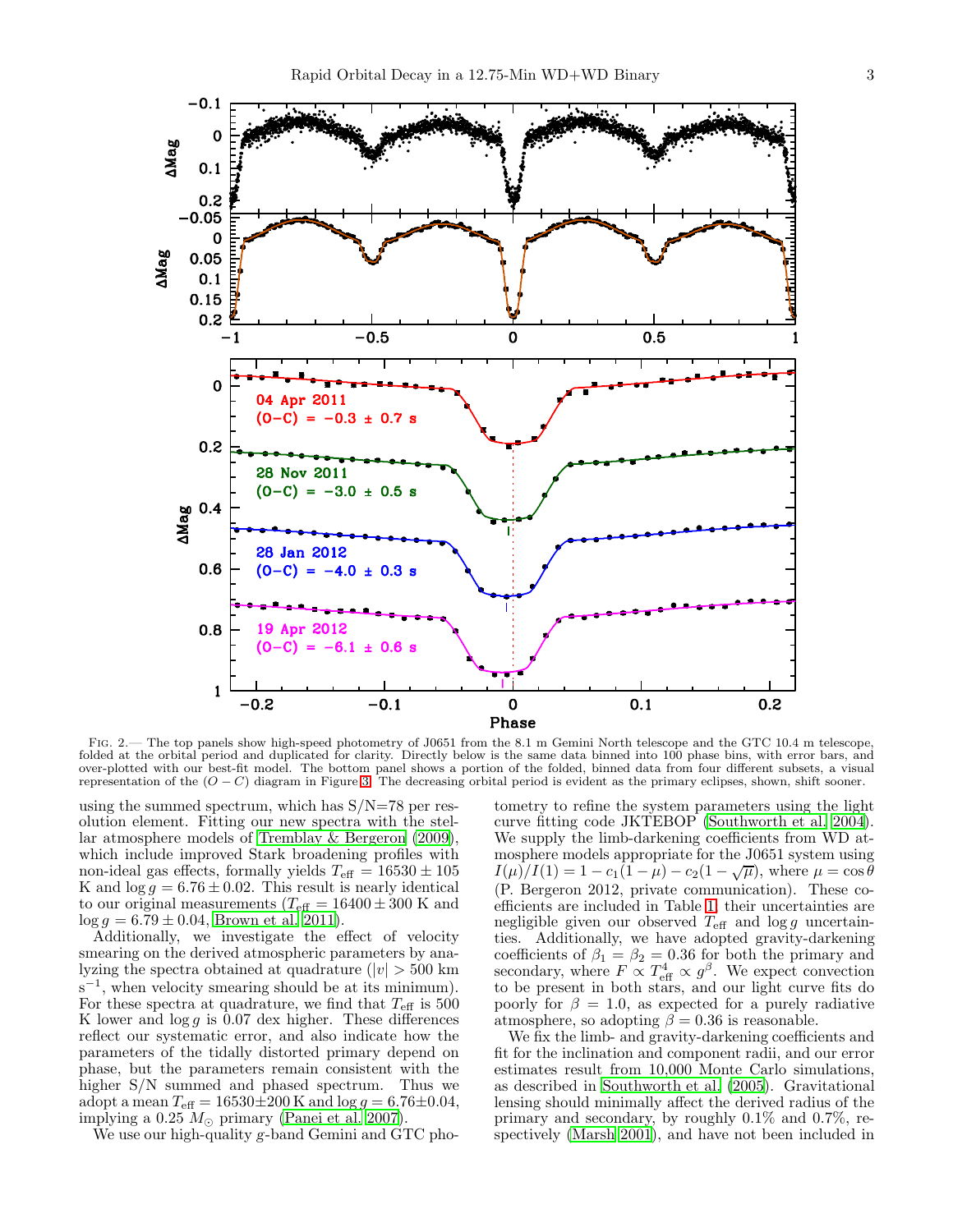<span id="page-3-0"></span>

| Parameter<br>method used to derive parameter | Value                              |
|----------------------------------------------|------------------------------------|
| Orbital Period  phot.                        | $765.206543(55)$ s                 |
| $K_1$ (corrected for smearing) [spec.]       | $616.9 \pm 5.0$ km s <sup>-1</sup> |
| $\gamma_{vel}$ [spec.]                       | $-7.7 \pm 4.5$ km s <sup>-1</sup>  |
| Primary $T_{\text{eff}}$ [spec.]             | $16530 \pm 200$ K                  |
| Primary $\log q$ spec.                       | $6.76 \pm 0.04$                    |
| Primary Mass $(M_1)$ [phot.]                 | $0.26 \pm 0.04$ $M_{\odot}$        |
| Primary Radius $(R_1)$ [phot.]               | $0.0371 \pm 0.0012 R_{\odot}$      |
| Inclination $(i)$ [phot.]                    | $84.4 \pm 2.3$ degrees             |
| Mass Ratio $(q)$ [phot., spec.]              | $1.92 \pm 0.46$                    |
| Secondary Mass $(M_2)$ [spec.]               | $0.50 \pm 0.04$ $M_{\odot}$        |
| Secondary $T_{\text{eff}}$ [phot.]           | $8700 \pm 500$ K                   |
| Secondary Radius $(R_2)$ [phot.]             | $0.0142 \pm 0.0010 R_{\odot}$      |
| Limb Darkening, Primary, <i>q</i> -band      | $c_1 = -0.106$ , $c_2 = 0.730$     |
| Limb Darkening, Secondary, <i>q</i> -band    | $c_1 = -0.128, c_2 = 0.898$        |
| Limb Darkening, Primary, r-band              | $c_1 = -0.076, c_2 = 0.562$        |
| Limb Darkening, Secondary, $r$ -band         | $c_1 = -0.099$ , $c_2 = 0.735$     |

the fits. The primary radius is a volume-average; the tidal distortions make the star 3.3% oblate.

The photometry allows us to test the ELM WD models by providing an independent estimate on the mass of the primary. To do so, we hold fixed a series of different mass ratios in our light curve fits, and in each case use the resultant secondary radius in combination with the tested mass-radius relation of [Wood \(1995](#page-5-31)) in order to back out the mass of the primary. Consistently, this method finds  $M_1 = 0.26 \pm 0.04$   $M_{\odot}$ , which we adopt.

Taking  $M_1 = 0.26 \pm 0.04$   $M_{\odot}$  and  $K = 616.9 \pm 5.0$  km  $s^{-1}$ , the secondary mass is thus  $M_2 = 0.50 \pm 0.04 M_{\odot}$  for the best-fit inclination of  $84.4 \pm 2.3$  deg. Table [1](#page-3-0) shows our final light curve results found by fixing  $q = 1.92$ . The resulting radius of the secondary,  $R_2 = 0.0142 \pm 1.00142$ 0.0010  $R_{\odot}$ , implies  $M_2 = 0.50 \pm 0.04$   $M_{\odot}$  [\(Wood 1995\)](#page-5-31), in good agreement. Pairing the volume-averaged primary radius  $R_1 = 0.0371 \pm 0.0012 R_{\odot}$  with the observed surface gravity yields  $M_1 = 0.29 \pm 0.05$   $M_{\odot}$ , somewhat larger but consistent with our adopted value, as well as with the result using the [Panei et al. \(2007\)](#page-5-27) models.

Finally, we use our Gemini r-band data to constrain the luminosity and temperature of the secondary. Fixing the limb- and gravity-darkening coefficients, and adopting the inclination and component radii from the g-band fits, we find the secondary contributes  $3.7 \pm 0.2\%$  of light in the g-band and  $4.6 \pm 0.6\%$  of light in the r-band.

Adopting  $M_g = 8.9 \pm 0.1$  mag and  $M_r = 9.2 \pm 0.1$ mag for the 0.26  $M_{\odot}$  primary [\(Panei et al. 2007\)](#page-5-27), the secondary thus has  $M_g = M_r = 12.5 \pm 0.2$  mag. For a 0.5  $M_{\odot}$  WD, cooling models<sup>3</sup> suggest a temperature of  $8700 \pm 500$  K for the secondary, which corresponds to a cooling age of roughly 700 Myr [\(Holberg & Bergeron](#page-5-32) [2006;](#page-5-32) [Kowalski & Saumon 2006;](#page-5-33) [Tremblay et al. 2011;](#page-5-34) [Bergeron et al. 2011\)](#page-5-35).

## 4. DETECTION OF ORBITAL PERIOD DECAY

We demonstrate a secular change in the orbital period of J0651 by constructing an  $(O - C)$  diagram, where we compare the observed mid-eclipse times  $(O)$  to expected mid-eclipse times computed from the assumption of a fixed orbital period  $(C)$  for future epochs  $(E = t/P)$ . To

TABLE 2 Journal of mid-eclipse times.

<span id="page-3-1"></span>

| Facility   | Epoch<br>(E) | No. Eclipses | Mid-Eclipse Time<br>$(BJD_{TDR} - 2450000)$ |
|------------|--------------|--------------|---------------------------------------------|
| McD        | 373          | 59           | 5655.9015854(85)                            |
| McD        | 20735        | 41           | 5836.2388047(83)                            |
| McD        | 23327        | 52           | 5859.1949883(81)                            |
| McD        | 27251        | 146          | 5893.9480995(57)                            |
| $APO,$ McD | 30981        | 110          | 5926.9830564(67)                            |
| $Gem-N$    | 31207        | 5            | 5928.984606<br>(11)                         |
| McD        | 34164        | 284          | 5955.1734668(37)                            |
| McD        | 36291        | 80           | 5974.0113686(59)                            |
| GTC        | 39171        | 7            | 5999.518212<br>(12                          |
| McD        | 39383        | 53           | 6001.3958308(75)                            |
| $Gem-N$    | 39426        | 6            | 6001.776617<br>(14)                         |
| $Gem-N$    | 39542        | 10           | 6002.803962<br>(10)                         |
| McD        | 43317        | 89           | 6036.2375115(72)                            |
| <b>GTC</b> | 43446        | 5            | 6037.3800048(72)                            |
| McD        | 46578        | 16           | 6065.118768<br>26                           |

 $\text{NOTE.}$  — While all four instruments we have used are conditioned with a GPS receiver and thus should have absolute time stamps accurate to a few ms, the mid-exposure times for our GMOS-N data all end in .2 or .7 s, suggesting a rounding error of up to 0.25 s; the uncertainties in our Gemini mid-eclipse times have thus been enlarged by 0.25 s. We may remove any potential systematic time offsets by computing the period change using only the points from McDonald Observatory, which yields  $(-8.2 \pm 3.2) \times 10^{-12}$  s s<sup>-1</sup>.

estimate the mid-eclipse times, we fix the best-fit model parameters from our analysis in Section [3](#page-1-0) and fit each subset of observations only for the mid-eclipse time nearest the mean time of the observations.

Following [Kepler et al. \(1991\)](#page-5-36), if the orbital period is changing slowly with time, we can expand the observed mid-time of the  $E^{th}$  eclipse,  $t_E$ , in a Taylor series around  $E_0$  to arrive at the classic  $(O - C)$  equation

$$
O - C = \Delta T_0 + \Delta P_0 E + \frac{1}{2} P_0 \dot{P} E^2 + \dots
$$

where  $T_0$  is the mid-time of the first eclipse,  $\Delta T_0$  is the uncertainty in this mid-point,  $P_0$  is the orbital period at the first eclipse and  $\Delta P_0$  is the uncertainty in this period. Any secular change in the period,  $dP/dt$ , will cause a parabolic curvature in an  $(O - C)$  diagram. Currently, the acceleration in the period change,  $d(dP/dt)/dt$ , is negligible, and we will limit our discussion to a secondorder polynomial fit.

To construct an  $(O - C)$  diagram, we must first determine  $T_0$  and  $P_0$ . A preliminary estimate comes from a simple Fourier transform of our whole data set, which we use to create an initial  $(O - C)$  diagram. We then iteratively adjust  $T_0$  and  $P_0$  by the zeroth- and first-order terms from our best-fit parabola until the adjustments are smaller than the error in these terms; these errors result from the covariance matrix. Our recomputed, final  $(O-C)$  diagram uses this new ephemeris and period and is shown in Figure [3.](#page-4-0) We find:

 $T_0 = 2455652.5980910 \pm 0.0000084$  BJD<sub>TDB</sub>

$$
P_0 = 765.206543 \pm 0.000055 \text{ s}
$$

Table [2](#page-3-1) presents the mid-eclipse times from each subset of our observations. Each night of observing from Gemini and GTC have been given their own subset, as have each month of data from McDonald. Since  $\Delta T_0$  and  $\Delta P_0$  are nonzero, the zeroth- and first-order terms of the parabola indicating the predicted  $dP/dt$  in Figure [3](#page-4-0) have been

 $3$  [http://www.astro.umontreal.ca/](http://www.astro.umontreal.ca/~bergeron/CoolingModels)~bergeron/CoolingModels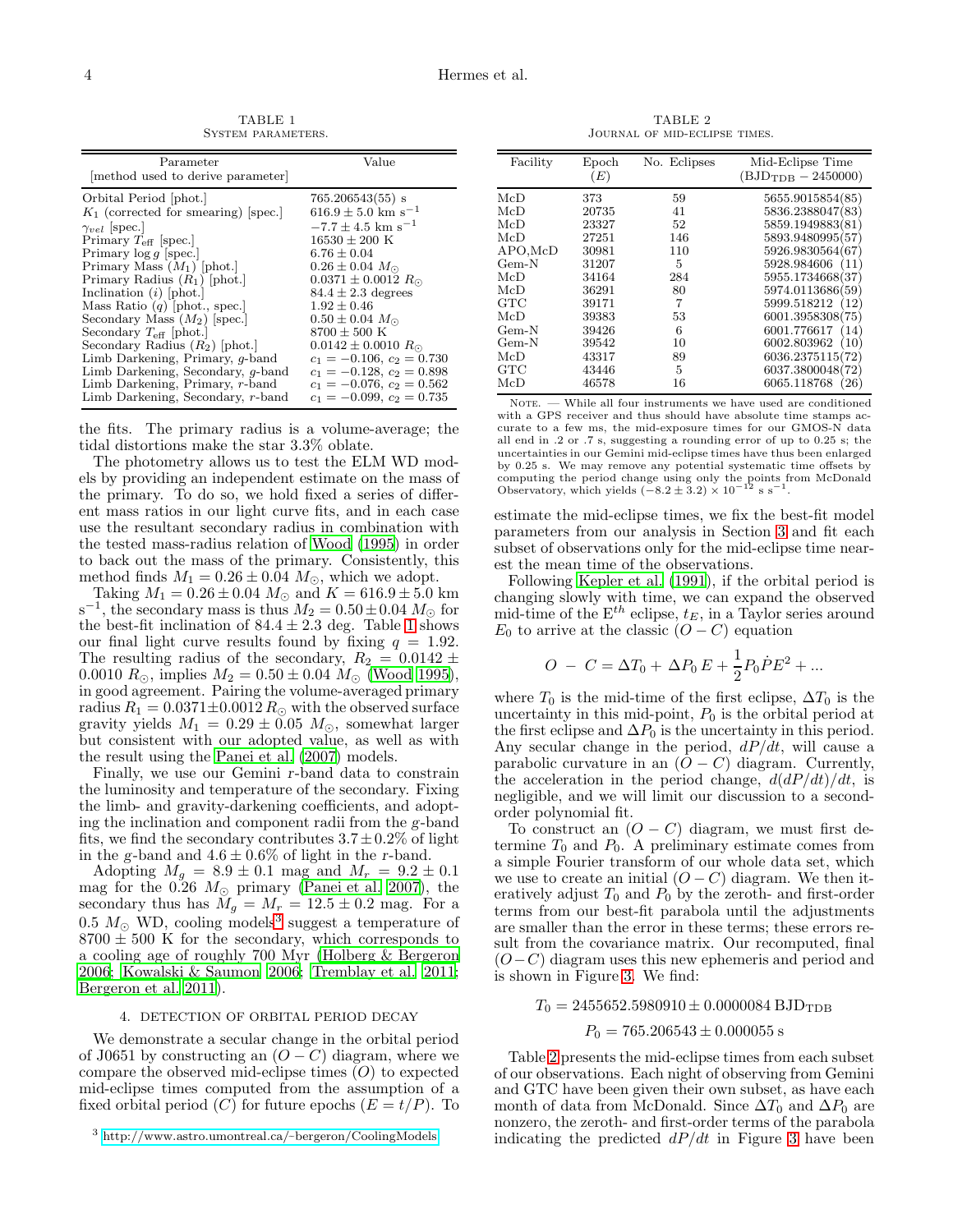

<span id="page-4-0"></span>FIG. 3.—  $(O - C)$  diagrams of the orbital evolution in J0651 since April 2011; blue dots represent data from McDonald Observatory and APO, green squares from Gemini-North, and maroon triangles from GTC. The top panel shows the change in mid-eclipse times as determined by light curve modeling, and the best-fit parabola yields an estimate for the observed rate of orbital period change. Additionally, the bottom panel shows the results from a model-independent, linear least-squares fit using the orbital period and higher harmonics. The dotted line at  $(O - C) = 0$  shows the line of zero orbital decay, while the grey dashed line shows the predicted orbital decay expected solely from gravitational wave radiation. Using both methods, our early results match the GR prediction to the  $1-\sigma$  level.

allowed to vary within the current constraints on these terms.

A weighted, second-order, least-squares fit to the mideclipse times yields a rate of period change of  $(-9.8 \pm$  $2.8 \times 10^{-12}$  s s<sup>-1</sup> (or  $-0.31 \pm 0.09$  ms yr<sup>-1</sup>). This value includes our May 2012 data point, which has just 3.4 hr of data spread over four nights at a minimum airmass of 2.0. If we do not include this last point, the inferred rate of period change differs slightly, yielding  $(-10.6 \pm 2.9) \times$  $10^{-12}$  s s<sup>-1</sup> (or  $-0.33 \pm 0.09$  ms yr<sup>-1</sup>). A parabola is needed to best represent the data: The best second-order fit has  $\chi^2 = 33.0$  (12 d.o.f.), whereas the best first-order fit has  $\chi^2 = 44.9$  (13 d.o.f.).

As a sanity check, we also construct an  $(O-C)$  diagram using a model-independent approach. Here we perform a simultaneous least-squares fit to each subset of data using a series of sine curves at the orbital period  $(P_0)$  up to the last harmonic before the Nyquist frequency of that subset. This effectively uses the high-amplitude ellipsoidal variations at half the orbital period as our clock, with a Fourier series of the orbital harmonics to reproduce the eclipses. A best-fit parabola to the observed minima of the ellipsoidal variations is shown in the bottom panel of Figure [3](#page-4-0) and yields  $dP/dt = (-5.1 \pm 1.8) \times 10^{-12}$  s s<sup>-1</sup>. In order to compare this to the mid-eclipse times at the

orbital period, we must multiply this result by a factor of two, which yields  $dP/dt = (-10.2 \pm 3.5) \times 10^{-12}$  s s<sup>-1</sup>  $(\text{or } -0.32 \pm 0.11 \text{ ms yr}^{-1}).$ 

This model-independent  $(O-C)$  method retains larger errors because the harmonics are inevitably truncated by the Nyquist frequency in the observations and so are only roughly capable of replicating the deep primary eclipses. Our results from this method are not orthogonal to the model-dependent light curve fitting, as both fit the eclipses and ellipsoidal variations. Therefore, both results cannot be averaged, and we emphasize the results from the model-dependent approach.

Thus, our best estimate for the rate of orbital period change in J0651 after 13 months is  $(-9.8 \pm 2.8) \times 10^{-12}$ s s<sup>-1</sup> (or  $-0.31 \pm 0.09$  ms yr<sup>-1</sup>), a 3- $\sigma$  detection. This yields a timescale for period change,  $P/\dot{P} = 2.5 \pm 0.8$ Myr.

#### 5. DISCUSSION

Based on the refined parameters for the J0651 system (see Section [3\)](#page-1-0) and treating each WD as a point mass in a non-relativistic circular orbit, general relativity predicts an orbital period decay in this system of  $(-8.2 \pm 1.7) \times$  $10^{-12}$  s s<sup>-1</sup> (or  $-0.26 \pm 0.05$  ms yr<sup>-1</sup>) [\(Landau & Lifshitz](#page-5-37) [1975\)](#page-5-37). Recently, [van den Broek et al. \(2012](#page-5-38)) demon